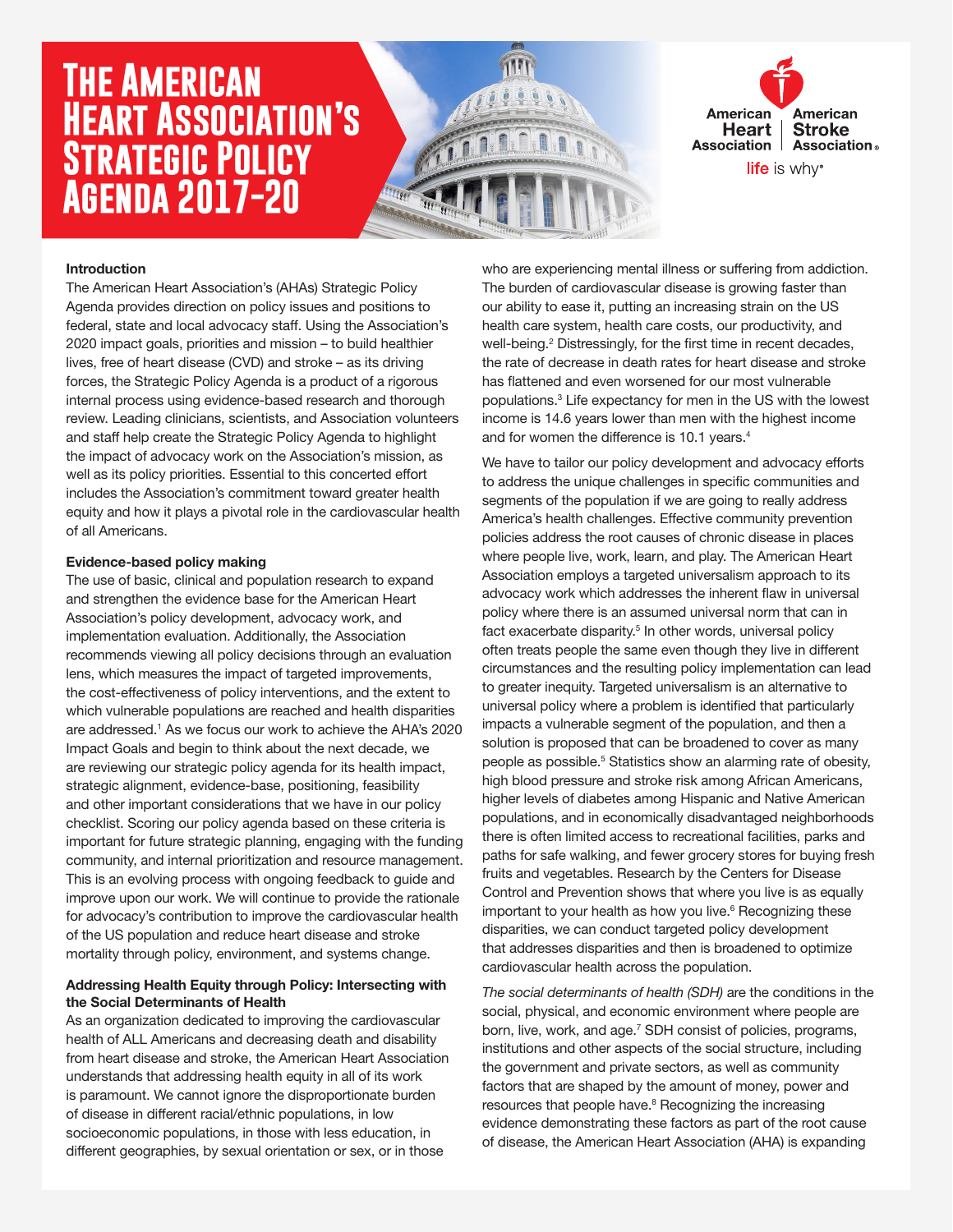its focus on health equity in policy development, strategic planning, and evaluation of health impact and highlighting where our work intersects with the SDH. We also want to identify and collaborate with key partners who are working on SDH, and bring health equity to policy development, policy implementation, and the long-term sustainability of interventions.

#### Highlights of Advocacy Successes in Health Equity

By leveraging its existing collaborative efforts and wanting to explore new, innovative partnerships for ongoing discussions around health equity, the AHA is poised to make an even greater impact on CVD. The AHA currently collaborates with scientists, clinicians and policymakers to improve the cardiovascular health of all Americans, while also working with volunteers and multi-sectoral stakeholders. The ultimate goal is to make healthy behavioral choices easier, less expensive, more accessible, and more socially normative with the most appropriate policy, systems and environment changes.<sup>9</sup>

#### *Tobacco Control and Prevention*

Tobacco control efforts by the AHA and its public health partners, including comprehensive smoke free air laws, tobacco excise taxes, comprehensive cessation benefits in health care plans, and comprehensive tobacco control funding, represent some of the greatest advocacy successes in recent decades, contributing to a relative decline in US cigarette consumption by more than 24 percent over the past ten years.10 More specifically, these efforts have led to a 63 percent decline in smoking rates in blacks, a 41.5 percent decrease in Hispanics, and a 43 percent decrease in Asians. Although improved, smoking rates in Native Americans are the highest of any racial or ethnic group where 20.3 percent of Native Americans still smoke. Continued efforts to address health disparities are needed in tobacco control and prevention to address geographic, racial and ethnic, mental health, LGBTQ, and SES disparities in the use of tobacco products.

#### *Access to Care*

The AHA has worked with The George Washington University<sup>11</sup> to determine the effects of Medicaid expansion and the Affordable Care Act (ACA) on health insurance coverage where it found that more than seven million Americans with or at risk for CVD gained health insurance under the ACA. In fact, the number of uninsured adults ages 18-64 with a CVD risk factor fell by more than 20 percent or 6.2 million, from 31 million in 2013 to 24.8 million in 2014 or from 21.4 percent of those with a risk factor to 17.0 percent. There were improvements across racial and ethnic groups, but the largest changes occurred among African-Americans. For example, the share of African Americans being treated for diabetes who are uninsured fell by more than half between 2013 and 2014. Reductions were somewhat smaller for Hispanic adults, which may reflect insurance barriers that continue to exist for many Hispanic immigrants. The AHA has served as a voice for the millions of CVD patients who often have low SES and otherwise might not have been able to receive treatment for CVD and stroke.

#### *Medicaid Expansion*

Medicaid is the nation's largest insurance program and serves a disproportionate share of low-income Americans, who have both higher CVD risk and limited access to care. As of September 2016, 31 states and Washington, DC have expanded their Medicaid programs. While this is a significant accomplishment, the majority of adults with cardiovascular risk who are uninsured live in states that failed to expand Medicaid: 14.6 million out of 24.8 million (59 percent). The non-expansion states have both more adults at risk of CVD and more who remain uninsured than the states that expanded Medicaid. Millions more adults at risk of CVD could gain health coverage if these additional states expand Medicaid and this is a key priority in AHA state advocacy.<sup>12</sup>

### *Pulse Oximetry Screening – Detecting Congenital Heart Disease*

Late detection, diagnosis of, and mortality from congenital heart defects is linked to individual characteristics such as race and ethnicity, maternal age, education level, insurance status and income.<sup>13,14,15</sup> Pulse oximetry has shown to be an effective means for reducing diagnostic gaps and mortality risk for congenital heart defects at a wide array of provider settings, though failure rates are higher in higher altitudes and out-of-hospital-settings.16,17,18,19,20,21,22 It has been endorsed by most physicians and 43 of 50 states have enacted mandatory screening laws.<sup>23</sup>

## *Nutrition Standards for Schools Foods and Beverages*

The federal nutrition standards for meals and competitive foods in the National School Lunch Program reach approximately 30.5 million children each day in more than 98,413 schools and residential child care institutions and 21.5 million of these children receive free or reduced priced meals.<sup>24</sup> These same standards reach 12.9 million children in the School Breakfast Program where 10.1 million students receive free or reduced priced meals.25 A recent study predicted the new standards will prevent an estimated 1.8 million cases of obesity and save more than they cost to implement.<sup>26</sup>

## *Health Equity Summary*

The most significant opportunities for reducing death and disability from cardiovascular disease (CVD) in the United States lie with addressing the social determinants of cardiovascular outcomes.<sup>8</sup> The AHA and its policy agenda must continue to address the burden of CVD and stroke, while at the same time considering how our surroundings and environment can have consequences on cardiovascular health. The AHA already depends on partners in the medical, nonprofit and public health environment to inform its policy development, but participating in conversations around health equity to further integrate this principle purposefully into our work is paramount. Working with key stakeholders and institutions of higher learning, AHA is able to identify and address knowledge gaps in current AHA policy positions through evidence-based research. Using this type of research as a foundation, the AHA can achieve its Impact Goals by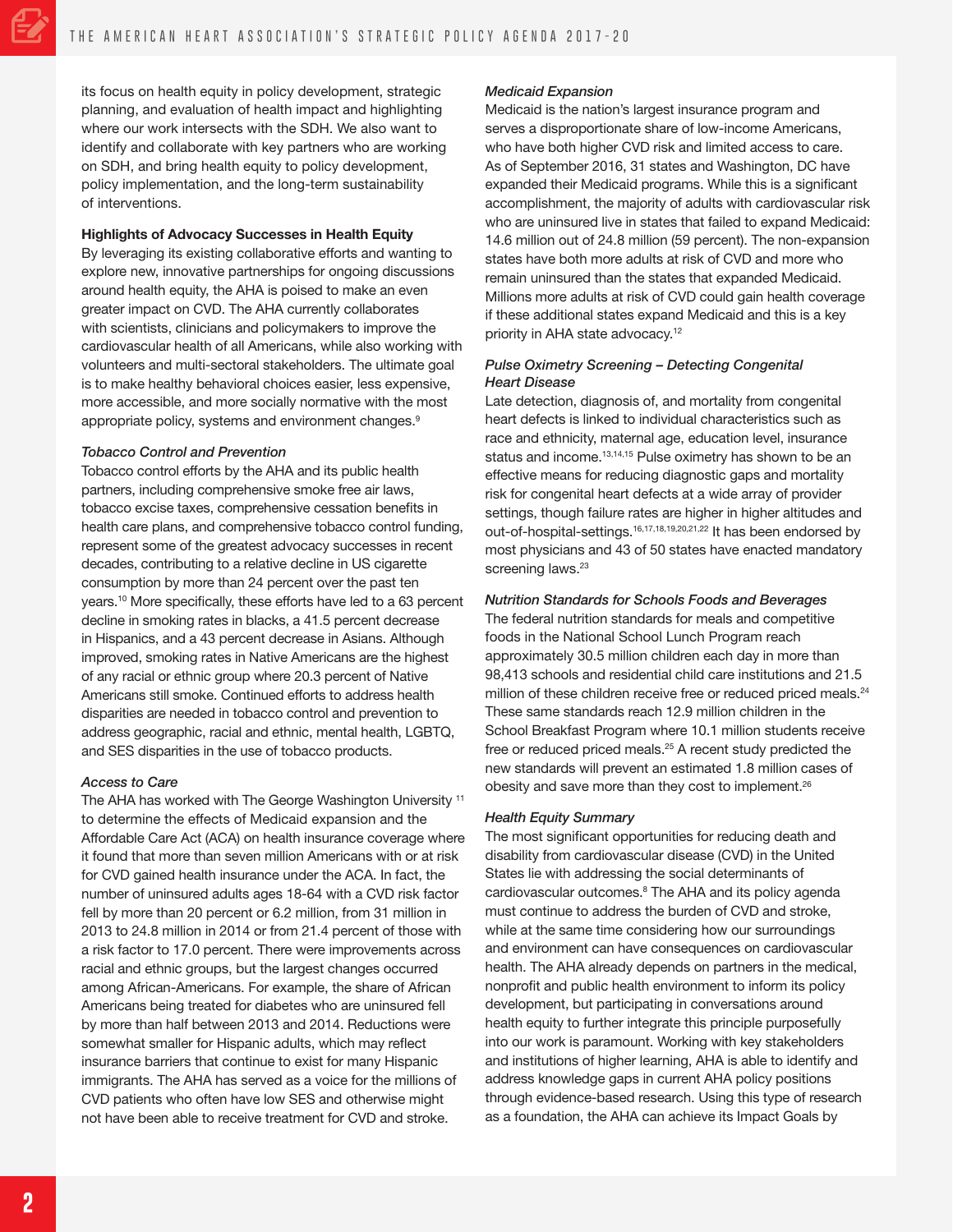developing and supporting policies that go beyond treatment of CVD by addressing public health challenges associated with the determinants of health and health equity.

*"Health and illness are not distributed randomly, and neither are resources to prevent sickness and disease. Instead, they cluster at the intersections of social, economic, environmental, and interpersonal forces."1*

#### Measuring Our Impact

As an evidence-based policy making organization, the American Heart Association views its policy decisions through an evaluation lens. This allows the association to measure the impact of targeted improvements, the cost-effectiveness of policy interventions, and the extent to which vulnerable populations are reached and health disparities are addressed. This evaluation allows the advocacy department to provide the evidence for advocacy's contribution to improve the cardiovascular health of the US population and reduce heart

disease and stroke mortality through policy, environment, and systems change.

To assure our policy work is contributing to the AHA's Impact Goals and provide important feedback to the field, external partners, and key stakeholders, it is important for the AHA to measure the impact of policy implementation. It is not enough to enact legislation or implement regulation. We have to understand whether implementation was successful, whether there were barriers or unintended consequences and whether there was a health impact. Through the final years of this decade, the policy research department will:

- Coordinate with the Center for Health Metrics and Evaluation to link with available and diverse surveillance systems to assess policy impact on population reach, health equity, and other metrics related to our mission and impact goals.
- Conduct original research pre/post implementation to determine the consequences of our work.
- Model the potential impact of our work on new, emerging, and current priorities.

# Evaluating for Impact

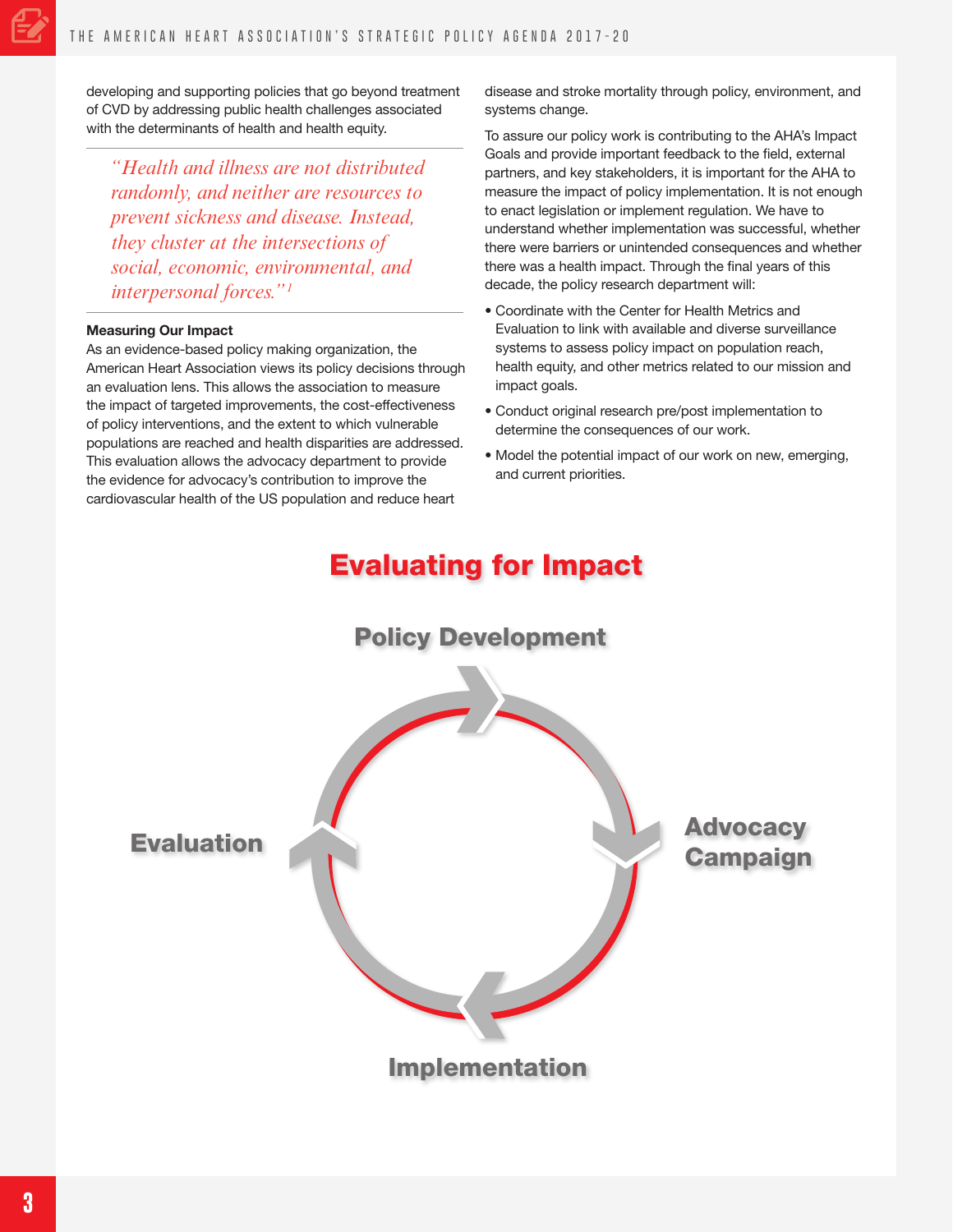# **Strategic Priorities: 2017-2020**

### *Continuing Leadership in Heart Disease and Stroke*

*Research* – Focusing on this priority helped reduce CVD deaths by 40 percent from 2000 to 2009 and 37 percent for stroke during same timeframe. It includes all forms of scientific studies like basic and clinical science, health services, genomics and comparative effectiveness research. AHA research focuses on four areas and includes 1) restoring and protecting funding from the National Institutes of Health (NIH), Centers for Disease Control and Prevention (CDC), Patient-Centered Outcomes Research Institute (PCORI), Centers for Medicare and Medicaid Services (CMS) Innovation Fund and Agency of Healthcare Research and Quality (AHRQ) 2) collaborating with state health departments and regulatory agencies 3) removing barriers to medical research and 4) increasing participation of women, racial and ethnic minorities, and the elderly in clinical research.

#### *Advocating for Greater Prevention and Healthy Lifestyle* –

This priority area covers all of the association's work on nutrition/diet, physical activity, tobacco, obesity, and air pollution where the emphasis is on large-scale population health impact with upstream policy, systems, and environment changes.

▶ Nutrition: Addressing access to healthy, affordable foods and beverages, transforming the food system, and providing fully transparent nutrition labeling so consumers can make informed food and beverage choices are critical emphases in our policy agenda to promote healthy eating across the population.

The AHA/ASA supports policies that:

- Promote robust nutrition standards for foods and beverages in schools, early care and education, and out-of-school programs
- Improve food service guidelines for foods and beverages served and sold in government buildings, hospital systems, major employers, and public venues
- Reduce sodium, trans fat, and added sugars in the food supply
- Improve and increase transparency of food labeling
- Implement restaurant menu labeling
- Increase access to affordable, healthy foods in the community through Farmers' Markets, the Fresh Fruit and Vegetable Program, Farm-to-School Program, Community/School Gardens, Mobile Food Trucks, and Food Banks
- Increase healthy food and beverage purchasing in government feeding programs
- Support multi-pronged policy approaches to reducing sugar-sweetened beverage consumption including sugary drink taxes, warning labels, removing them as defaults for kids meals in restaurants, addressing placement and promotion in retail outlets and food service, and removing

them from schools, out-of-school time programs, and early care and education

- Increase access to free potable water in schools and communities
- Reduce unhealthy food marketing to children
- ▶ Physical Activity/Physical Fitness: Our work in this area addresses American's sedentary lifestyle in schools, communities, and workplaces and calls for more physical activity through increased frequency of physical education, changes to the built environment and recreational spaces, and the use of science-based physical activity guidelines.

The AHA/ASA supports policies that:

- Regularly update and revise the Physical Activity Guidelines for Americans
- Support appropriations for and delivery of enhanced physical education in schools
- Promote active transportation in communities including Safe Routes to School, Complete Streets Policies, and increased funding for biking, walking, and rolling
- Increase the availability of parks and recreational facilities in communities, including shared use policies
- Support robust physical activity standards in early care and education and out-of-school time programs
- Support worksite health promotion programs, policies and design of workplaces to promote physical activity and overcome sedentary work environments
- Increase screening for and prescription of physical activity/physical fitness within payment and delivery systems of care
- $\triangleright$  Tobacco Control and Prevention: Tobacco prevention and control efforts by the AHA and its public health partners represent some of the greatest advocacy successes in recent decades, contributing to a relative decline in US cigarette consumption by more than 24 percent over the past ten years. More work remains though as new tobacco products enter the marketplace and significant disparities remain in tobacco use.

The AHA/ASA supports policies that:

- Promote comprehensive clean indoor air laws
- Increase tobacco excise taxes
- Raise the purchasing age for tobacco to 21 (Tobacco 21)
- Develop and enforce comprehensive smoke-free policies in multi-unit housing
- Provide more funding to tobacco prevention and cessation programs
- Eliminate the sale of tobacco products in pharmacies and other health-related settings
- Continue supporting FDA's robust regulation of tobacco
- Provide comprehensive coverage of tobacco cessation services in public and private health care plans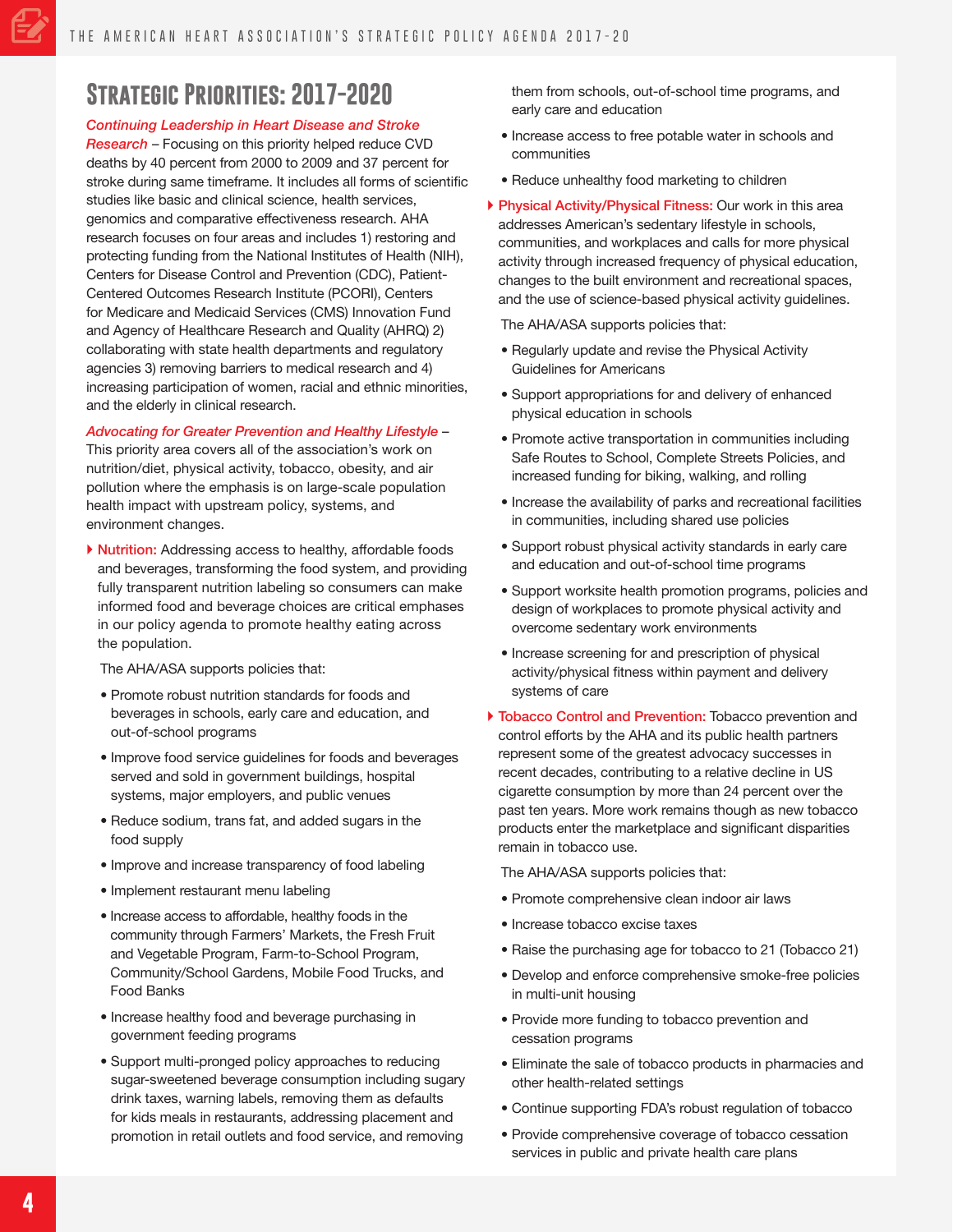- Address the increasing use of new tobacco products such as e-cigarettes and reduce youth access to these products
- Air Pollution: The American Heart Association's 2010 scientific statement on particulate matter that fine particulate air pollution can trigger cardiovascular disease mortality and nonfatal events, and reduces life expectancy. The association has weighed in at the federal level to support robust clean air standards.

The AHA/ASA supports policies that:

• Promote robust Environmental Protection Agency regulations that strengthen clean air standards

*Access to Appropriate and Affordable Healthcare* – Driven by the Association's belief that all residents of the US should have access to high quality healthcare, this strategic priority works to expand and protect access to affordable, adequate, transparent insurance coverage for all Americans. This priority also addresses the workforce and system capacity demands of a rapidly aging and increasingly diverse population, as well as the unique needs of urban and rural populations.

The AHA/ASA supports policies that:

- Protect Medicare, Medicaid and CHIP, particularly for the most vulnerable individuals by ensuring that changes to the program emphasize improvements in health care value, promote prevention and coordinated, high quality care
- Advocate for Medicaid expansion in states that have not yet done so and strong patient protections along with any Medicaid reforms
- Ensure that replacements to the Affordable Care Act maintain or exceed its coverage, quality, and access gains
- Address administrative barriers to, and support payment models for, the use of telehealth and mobile health technologies
- Support adequate supply of, and access to, affordable pharmaceuticals and devices
- Ensure appropriate capacity and diversity of skill, expertise, and experience across the healthcare workforce
- Provide training and financial support for family caregivers

*High Quality, High Value Healthcare* – The triple aim, defined as better health, better healthcare and care at lower costs, serves as the foundation for this AHA policy priority that addresses adherence to clinical guidelines and care protocols, promotes safe, evidence-based diagnosis and treatment of CVD and stroke, and supports patient quality of life throughout the disease trajectory. Health information technology and emerging electronic health platforms provide the infrastructure necessary to support care delivery and new models and payment systems seek to ensure patients receive the right care at the right place, at the right time.

The AHA/ASA supports policies that:

• Facilitate the development of comprehensive, coordinated systems of care for stroke, STEMI, and OHCA that include the use of accredited Primary Stroke Center, Comprehensive Stroke Center and Acute Stroke Capable Facility designations

- Adopt a strong chain-of-survival, including access and use of automated external defibrillators (AEDs), first aid credentialing, quality school based CPR/AED programs, EMS triage and transport protocols and support for NEMSIS
- Promote pulse oximetry screening for newborns
- Encourage payment and delivery system reforms that improve the safety, effectiveness, efficiency, equity, timeliness, and patient-centeredness of care
- Address barriers to medication adherence
- Support innovation in genetic testing while enacting the appropriate regulatory oversight to protect patients and assure the validity of test results
- Ensure access to high quality palliative care services from the onset of disease
- Support an FDA approval process that promotes safe, evidence-based, treatments for CVD and stroke patients
- Encourage the use of registries to support patient care and enable providers to implement quality improvement and population health programs
- Promote the use of risk-adjusted, standardized, evidencebased quality and performance measures, including those that assess patient satisfaction, access and convenience

*Rehabilitation* – Effective rehabilitation for cardiovascular disease and stroke patients is essential for returning to quality of life, preventing recurrence, slowing disease progression, and recovering from debilitating injury. Despite clear benefits, cardiac rehabilitation, especially, is significantly underutilized and there are barriers for accessing both stroke and cardiac rehabilitation. These may include inadequate referral, limited health insurance coverage, conflicts with home or work responsibilities, and lack of program availability and access. New delivery models for health care offer opportunities to address patient barriers and lower costs. At the same time, health practitioners must fully understand and appreciate the benefits of rehabilitation for their patients.

▶ Cardiac Rehabilitation: The wide treatment gap between the benefits obtained from cardiac rehabilitation and participation in these programs has to be addressed.

The AHA/ASA supports policies that:

- Minimize co-pays for cardiac rehabilitation
- Change the supervision requirements
- Incentivize physician referral to cardiac rehabilitation within quality measures
- Explore alternative delivery models for cardiac rehabilitation in community and home settings
- Provide access and coverage to exercise rehabilitation for patients with peripheral artery disease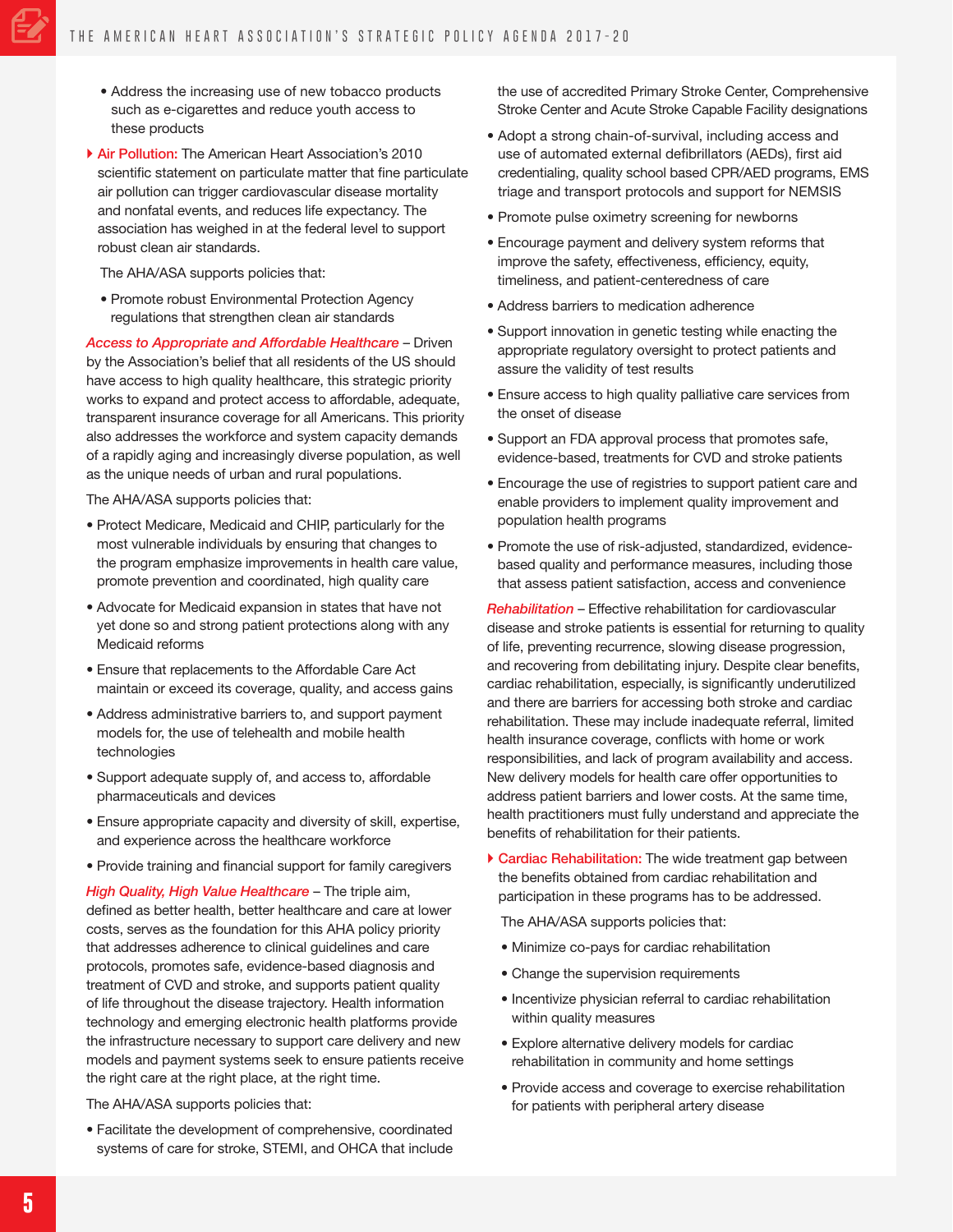▶ Stroke Rehabilitation: Guideline recommended rehabilitation for stroke should be encouraged through payment and systems of care

The AHA/ASA supports policies that:

- Assure adequate coverage/reimbursement for comprehensive stroke rehabilitation
- Broadly implement automatic and coordinated referral strategies

*Improving Surveillance for Heart Disease, Stroke, and Related Health Factors* – To assess the success of policy interventions and programming on improved cardiovascular health and heart disease and stroke mortality, surveillance, monitoring and evaluation are critical. This priority addresses the need for more robust measures in programs like the National Health and Nutrition Examination Survey (NHANES). Clinical registries collect information on healthcare trends, assess how healthcare elements function, create a better understanding of the prevalence and impact of disease. These registries also help monitor healthcare needs and services used by underrepresented or low-resource populations.

The AHA/ASA supports policies that:

- Create federal, state and local CVD and stroke registries in order to monitor incidence and support the development of relevant quality improvement initiatives
- Encourage the use of patient-centered, evidence-based, broadly-adopted registries to meet many of the quality improvement and reporting requirements of federal programs and those enacted in health reform
- Encourage the use of registries as an efficient data collection tool as part of payment and delivery reform initiatives
- Enhance national surveillance databases to improve data capture on cardiovascular health metrics and progress on environment, systems, and policy change
- Facilitate data platform sharing across private/public sectors to optimize precision medicine initiatives

*Protecting Nonprofit Sector Interests* – Nonprofits can yield significant dividends for governments and society by confronting public health challenges in communities across the US. This priority highlights the important role nonprofits play in improved health outcomes for vulnerable populations as the AHA works collaboratively with other nonprofits to monitor and ensure that legislative and regulatory policies support the continued vitality of the sector. These policies include promoting a tax policy conducive to charitable organizations, supporting the charitable tax deduction, encouraging volunteerism, preserving the current Combined Federal Campaign, maintaining nonprofit postal rates, and safeguarding the ability of nonprofits to engage in advocacy work.

Cross-Cutting Issues For other areas of strategic importance to the Association, the policy approaches used to address them cut across the domains, with elements that draw from two or more of the priorities.

High Blood Pressure: With 85.7 million adults estimated to have hypertension, improving the diagnosis, treatment, and control of the condition is critical for achieving our impact goals and improving the cardiovascular health of all Americans.

The AHA/ASA supports policies that:

- Drive adoption and use of AHA hypertension algorithm at the point of care
- Pursue payment and outline value for evidence-based remote monitoring devices to support hypertension control
- Support methods that improve medication adherence, particularly among individuals taking drugs to treat hypertension
- Support implementation of drug formulary policies consistent with the AHA's Statement on Drug Formularies
- Promote Public Funding for Hypertension Control Programs
- Support FDA Voluntary Sodium Standards
- Protect nutrition standards for foods in schools and other government programs
- Promote nutrition standards for foods and beverages purchased and sold by local, state, and federal governments, hospital systems, major employers, etc.
- Promote nutrition and physical activity standards in early care and education
- Improve food labeling
- Support reimbursement for, and optimal delivery of, intensive diet and exercise counseling for those diagnosed with hypertension
- Cholesterol: It is estimated that 28.5% of the US adults has high low-density lipoprotein cholesterol. This new strategic focus of the Association will help improve adherence to treatment guidelines and access to therapies in order to increase cholesterol control.

The AHA/ASA supports policies that:

- Support methods that improve medication adherence, particularly among individuals taking drugs to treat elevated cholesterol
- Support implementation of drug formulary policies consistent with the AHA's Statement on Drug Formularies
- Balance the innovation pipeline and therapeutics regulatory approval process such that resources may be allocated to support medical innovation while ensuring appropriate access to, and availability of, treatments
- Ensure the consideration of the patient perspective when developing definitions of "value"
- Telehealth: Telehealth is becoming increasingly common in multiple care settings in the areas of cardiovascular disease and stroke. With healthcare costs, physician shortages, and the demand for healthcare skyrocketing, telehealth has proven to be an effective means for delivering quality, cost-